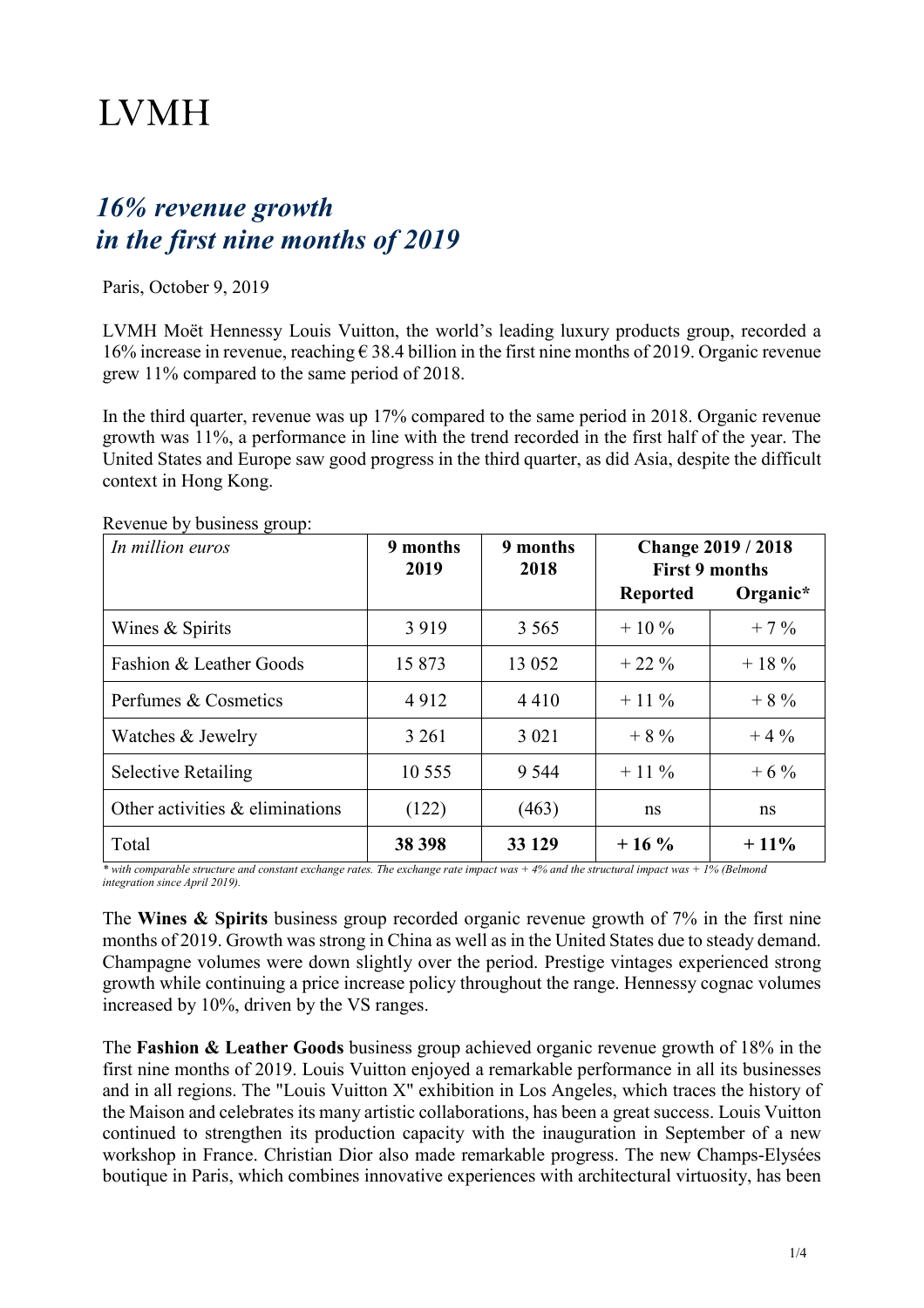## **IVMH**

very well received. Fendi unveiled several partnerships in the world of art and music. Celine launched its first haute parfumerie collection, for which a dedicated boutique will open soon in Paris. Loro Piana, Loewe and Rimowa enjoyed good progress. The other Maisons continued to strengthen.

The **Perfumes & Cosmetics** business group recorded organic revenue growth of 8% in the first nine months of 2019, driven mainly by the momentum of its flagship brands. Parfums Christian Dior performed well, particularly with the vitality of its iconic fragrances and the new *Joy* and *Sauvage* ranges. Makeup and skincare were significant areas of growth. Guerlain made remarkable progress, driven by the *Abeille Royale* skincare and the *Rouge G* and *L'Essentiel* makeup lines. Parfums Givenchy saw rapid growth of its new fragrance, *L'Interdit*, and its makeup line. Fresh, Fenty Beauty by Rihanna and Acqua di Parma made good progress.

In the first nine months of 2019, the **Watches & Jewelry** business group recorded organic revenue growth of 4%, driven by jewelry. Bvlgari enjoyed an excellent performance, especially in its own stores. Its iconic lines *Serpenti, B.Zero1, Diva* and *Fiorever*, as well as the new *Serpenti Seduttori* watch collection contributed to this performance. After Beijing in 2017 and Tokyo in 2018, this summer, Chaumet presented its new exhibition in Monaco; "Chaumet in Majesty. Jewels of Sovereigns since 1780". In watches, TAG Heuer continued to focus on its iconic lines. Hublot made solid progress, continuing to enrich its lines with new models from several collaborations.

The **Selective Retailing** business group achieved organic revenue growth of 6% in the first nine months of 2019. Sephora recorded steady growth in revenue and gained market share in all key markets. Online sales continued to grow at a rapid pace. The expansion of its distribution network continued with the opening of its first stores in Hong Kong and Auckland. At DFS, the Venice Galleria is enjoying good momentum, benefiting in particular from strong demand from international travellers. DFS continued to grow over the first nine months of the year despite the slowdown in Hong Kong.

### **OUTLOOK**

In a growth environment since the beginning of the year, albeit marked by an uncertain geopolitical context, LVMH will continue to be vigilant. The Group will pursue its strategy focused on innovation and targeted geographic expansion in the most promising markets. LVMH will rely on the power of its brands and the talent of its teams to further extend its global leadership in the luxury market in 2019.

*During this quarter and to date, no events or changes have occurred which could significantly modify the Group's financial structure.*

*Regulated information related to this press release and presentation is available on www.lvmh.com.*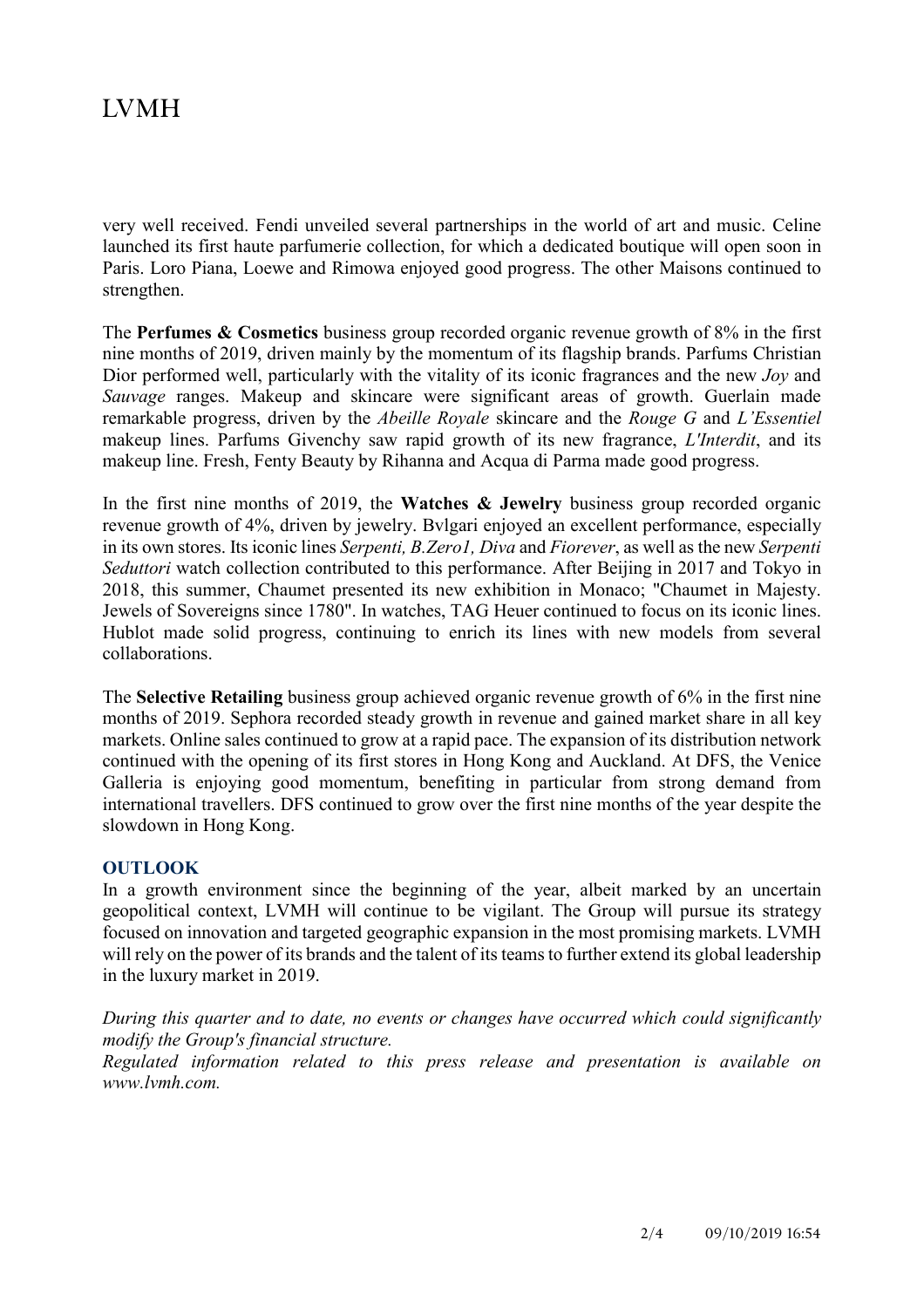# **LVMH**

### **ANNEX**

### LVMH – Revenue by business group and by quarter

| <b>2019 Revenue (Euro millions)</b> |                       |                            |                           |                      |                        |                                    |         |
|-------------------------------------|-----------------------|----------------------------|---------------------------|----------------------|------------------------|------------------------------------|---------|
| FY 2019                             | Wines $\&$<br>Spirits | Fashion &<br>Leather Goods | Perfumes $&$<br>Cosmetics | Watches &<br>Jewelry | Selective<br>Retailing | Other activities<br>& eliminations | Total   |
| First Quarter                       | 1 3 4 9               | 5 1 1 1                    | 1687                      | 1046                 | 3 5 1 0                | (165)                              | 12 538  |
| Second Quarter                      | 1 1 3 7               | 5 3 1 4                    | 1 5 4 9                   | 1089                 | 3 5 8 8                | (133)                              | 12 544  |
| <b>Total First Half</b>             | 2486                  | 10 425                     | 3 2 3 6                   | 2 1 3 5              | 7098                   | (298)                              | 25 082  |
| Third Quarter                       | 1433                  | 5 4 4 8                    | 1676                      | 1 1 2 6              | 3457                   | $176*$                             | 13 3 16 |
| <b>Nine Months</b>                  | 3919                  | 15873                      | 4912                      | 3 2 6 1              | 10 555                 | (122)                              | 38 398  |

*\* Includes all Belmond revenue for the period April to September 2019.*

### **2019 Revenue (organic growth versus the same period of 2018)**

| FY 2019                 | Wines &<br>Spirits | Fashion &<br>Leather Goods | Perfumes &<br>Cosmetics | Watches &<br>Jewelry | Selective<br>Retailing | Other activities<br>& eliminations | Total   |
|-------------------------|--------------------|----------------------------|-------------------------|----------------------|------------------------|------------------------------------|---------|
| First Quarter           | $+9%$              | $+15%$                     | $+9%$                   | $+4%$                | $+8%$                  | $\overline{\phantom{a}}$           | $+11\%$ |
| Second Quarter          | $+4%$              | $+20%$                     | $+10%$                  | $+4%$                | $+7%$                  | ۰                                  | $+12%$  |
| <b>Total First Half</b> | $+6\%$             | $+18%$                     | $+9%$                   | $+4%$                | $+8%$                  | $\overline{\phantom{a}}$           | $+12%$  |
| Third Quarter           | $+8%$              | $+19%$                     | $+7%$                   | $+5%$                | $+4\%$                 | ۰                                  | $+11\%$ |
| <b>Nine Months</b>      | $+7%$              | $+18%$                     | $+8%$                   | $+4%$                | $+6%$                  | ٠                                  | $+11\%$ |

#### **2018 Revenue (Euro millions)**

| <b>FY 2018</b>          | Wines $\&$<br>Spirits | Fashion &<br>Leather<br>Goods | Perfumes &<br>Cosmetic | Watches &<br>Jewelry | Selective<br>Retailing | Other activities<br>& eliminations | <b>Total</b> |
|-------------------------|-----------------------|-------------------------------|------------------------|----------------------|------------------------|------------------------------------|--------------|
| First Quarter           | 1 1 9 5               | 4 2 7 0                       | 1.500                  | 959                  | 3 1 0 4                | (174)                              | 10854        |
| Second Quarter          | 1 0 7 6               | 4 3 2 4                       | 1 377                  | 1019                 | 3 2 2 1                | (121)                              | 10896        |
| <b>Total First Half</b> | 2 2 7 1               | 8 5 9 4                       | 2877                   | 1978                 | 6 3 2 5                | (295)                              | 21 750       |
| Third Quarter           | 1 2 9 4               | 4458                          | 1.533                  | 1 043                | 3 2 1 9                | (168)                              | 11 379       |
| <b>Nine Months</b>      | 3565                  | 13 052                        | 4410                   | 3 0 21               | 9 5 4 4                | (463)                              | 33 129       |